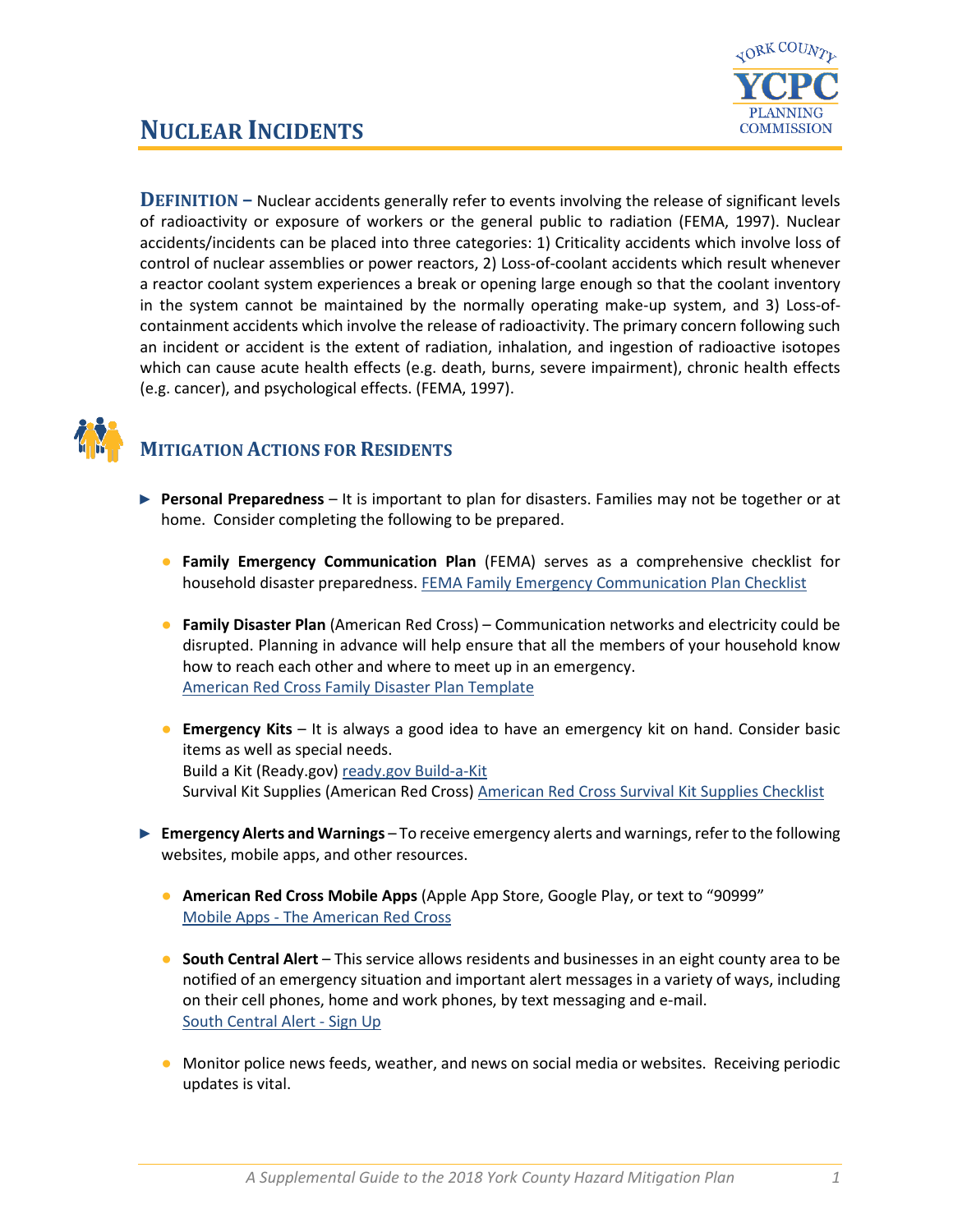

- ► Safe Rooms Concrete safe rooms or shelters can be constructed in houses, trailer parks, community facilities, and business districts as protection from hazards, including nuclear incidents.
- ► **Education and Awareness** Obtain public emergency information materials from the power company that operates your local nuclear power plant or your local emergency services office. If you live within 10 miles of the power plant, you should receive the materials yearly from the power company or your state or local government.



## **MITIGATION ACTIONS FOR MUNICIPALITIES**

- ► **Adopt the York County Hazard Mitigation Plan** by resolution or develop and implement a municipal hazard mitigation plan. [York County Hazard Mitigation Plan](http://ycpc.org/DocumentCenter/View/290/Hazard-Mitigation-Plan-PDF)
- ► **Prepare a Continuity of Operations Plan** to ensure that essential functions continue to be performed under a broad range of circumstances, protecting residents and minimizing business interruption. Consider what capital improvements are needed to adequately protect business or properties[. FEMA Continuity of Operations Brochure](https://www.fema.gov/pdf/about/org/ncp/coop_brochure.pdf)
- ► **Prepare an Emergency Operations Plan** which describe who will do what, as well as when, with what resources, and by what authority – before, during, and immediately after an emergency. [FEMA Guide for All Hazards Emergency Operations Planning Guide](https://www.fema.gov/pdf/plan/slg101.pdf)
- ► **Coordination** Develop pre-disaster Memorandums of Agreements or Memorandum of Understanding with adjacent jurisdictions. Build partnerships (neighborhoods, emergency management/first responders, businesses, utility service providers, and local government agencies to strengthen response and recovery.
- ► **Public Education and Outreach** Educate residents regarding risk and impact of hazards, how to prepare and protect themselves and their property. Facilitate funding for mitigation measures and technical assistance programs that address measures that citizens can take.
- ► **Emergency Planning for Transportation Routes** Communities located along major transportation routes should develop and practice an emergency plan for handling transportation accidents involving radiological materials.
- ► **Radiological Emergency Preparedness for Nuclear Plants** Radiological Emergency Preparedness (REP) for communities surrounding nuclear power plants requires proper awareness of, training on, and implementation of radiological emergency procedures. Specific planning requirements for communities within primary and secondary Emergency Planning Zones are found in the Code of [Federal Regulations](https://www.govinfo.gov/app/collection/CFR) (44 CFR § 350, 351, 352) and in a [Nuclear Regulatory Commission guidance](http://www.nrc.gov/readinm/doc-collections/nuregs/staff/sr0654/g-r)  [document \(NUREG-0654\).](http://www.nrc.gov/readinm/doc-collections/nuregs/staff/sr0654/g-r)